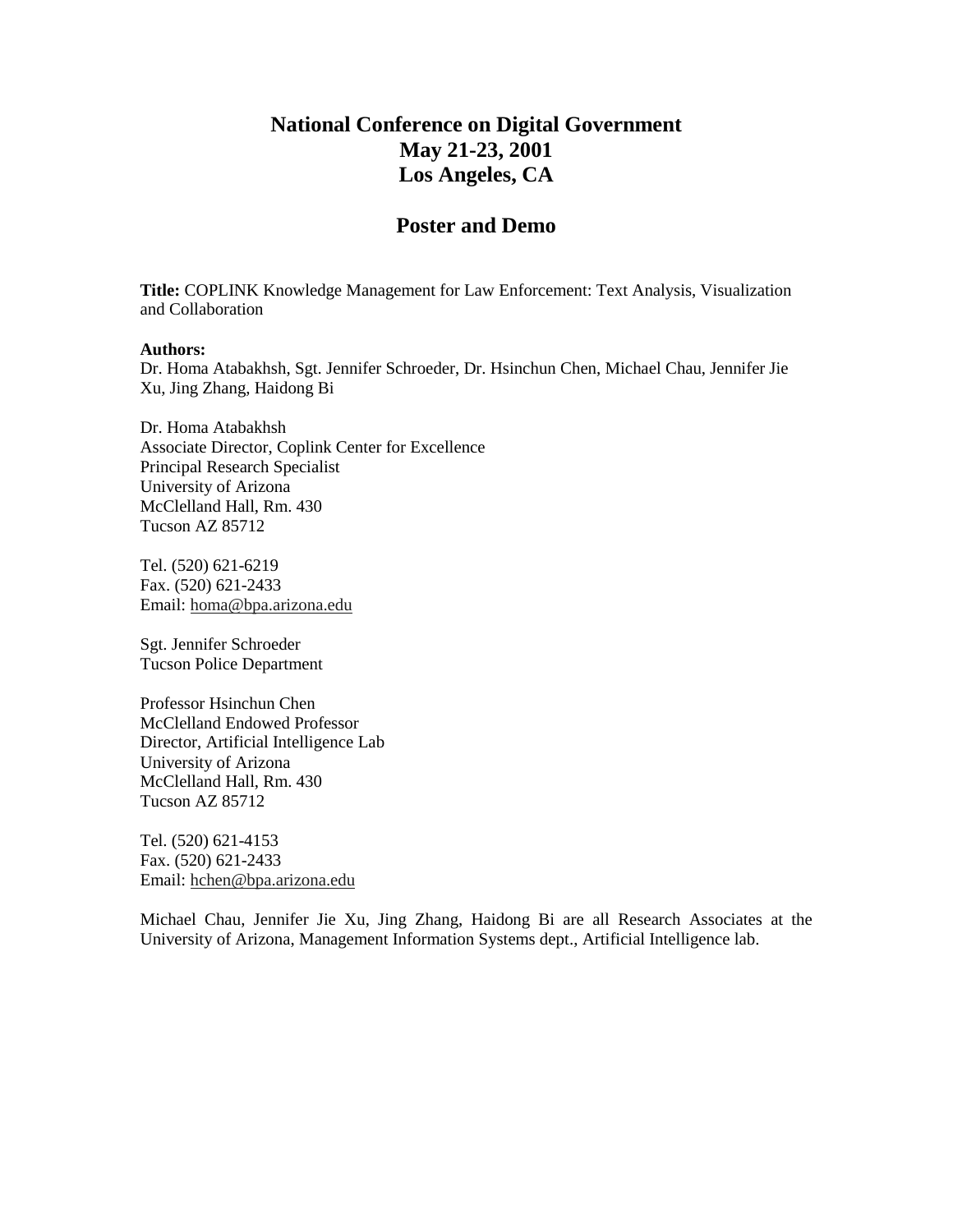#### **COPLINK Knowledge Management for Law Enforcement: Text Analysis, Visualization and Collaboration**

Homa Atabakhsh, Jennifer Schroeder\*, Hsinchun Chen, Michael Chau, Jennifer Jie Xu, Jing Zhang, Haidong Bi

> University of Arizona McClelland Hall, Rm. 430 Tucson AZ 85712

\*Tucson Police Department 270 S. Stone Ave. Tucson AZ 85701

Crime and police report information is rapidly migrating from paper records to automated records management databases. Most mid and large sized police agencies have such systems that provide access to information by their own personnel, but lack any efficient manner by which to provide that information to other agencies. Criminals show no regard for jurisdictional boundaries and in fact take advantage of the lack of communication across jurisdictions. Federal standards initiatives such as the National Incident Based Reporting System (NIBRS, US Department of Justice 1998), are attempting to provide reporting standards to police agencies to facilitate future reporting and information sharing among agencies as these electronic reporting systems become more widespread.

As sharing of police records information becomes more commonplace, the problems of knowledge management that exist in business, science, industry, and other facets of government will only become more prevalent in law enforcement. Ease of capture, retrieval and access is increasing, thus information overload increases proportionately. Large textual collections exist in police records in the form of report narratives and statements that can be used for the development of textual mining and linguistic analysis applications.

In law enforcement, knowledge about criminal activities or specific groups and individuals tends to be learned by officers who work in specific geographic areas. The information is often lost with personnel changes and has to be reacquired by new officers. Valuable information is often stored in police databases, but the tools necessary to retrieve and assemble it do not yet exist or are insufficiently refined for the specific task. Solving problems by analyzing and generalizing current criminal records is a function of the daily routine of many crime analysts and detectives. Potent intelligence tools can be useful in the analysis of available criminal records and aid in the investigation of current cases by alleviating the crime analysts' information overload and reducing information search time.

Funded by the National Institute of Justice and the National Science Foundation, the University of Arizona's Artificial Intelligence Lab has teamed with the Tucson Police Department (TPD) and the Phoenix Police Department (PPD) to develop the COPLINK application to address these problems faced by the law enforcement community.

The COPLINK project aims to develop knowledge management systems technologies and methodology that are appropriate for capturing, analyzing, visualizing, and sharing law enforcement related information in social and organizational contexts. The basis of such research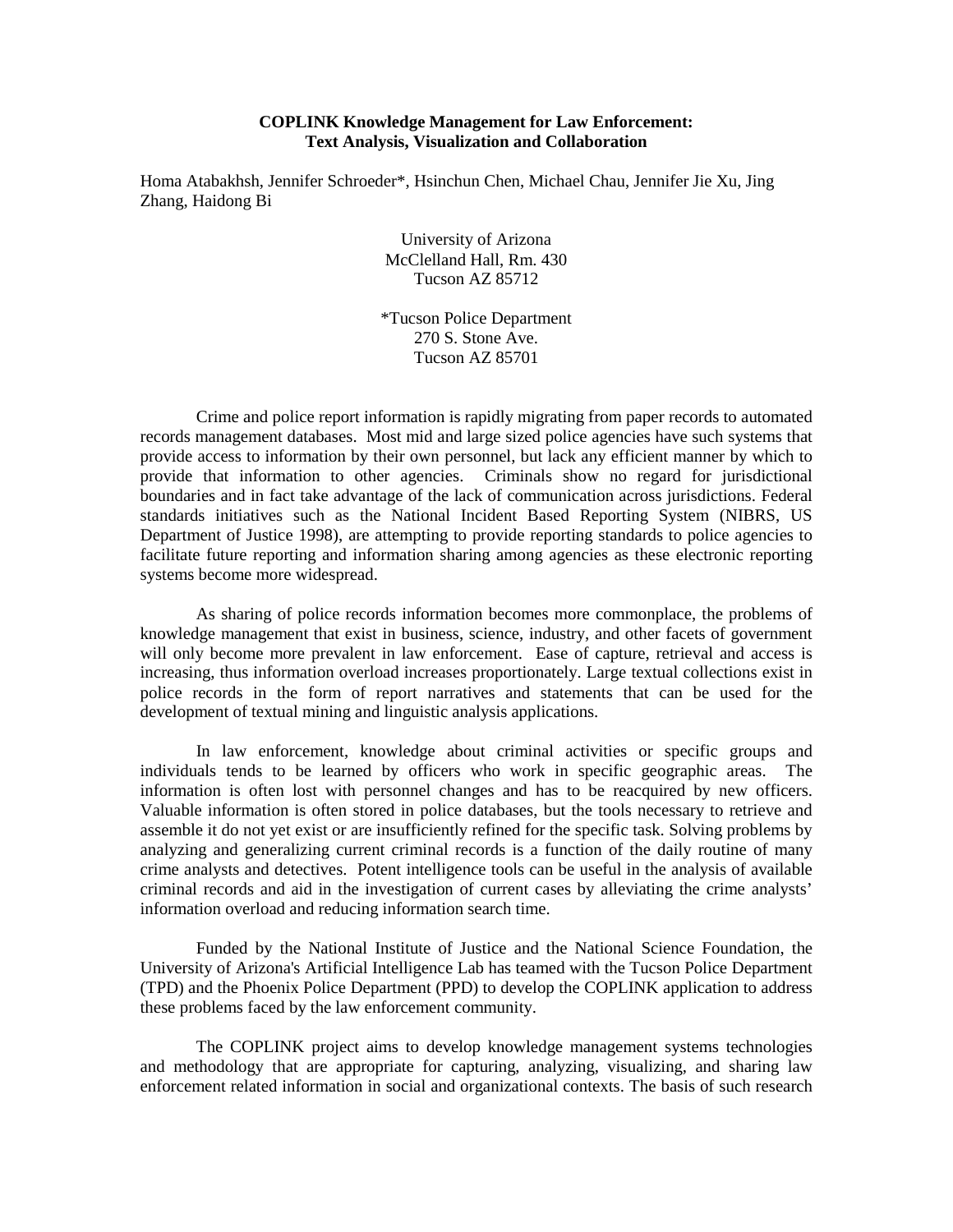will be grounded in information retrieval, computational linguistics, information visualization, artificial intelligence, multimedia systems, multi-agent systems, and telecommunications.

We also study the organizational, social, cultural and methodological impacts and changes that organizations need to make to maximize and leverage on a law enforcement agency's investments in information and knowledge management. The academic foundation for such research is based on social informatics, decision theory, communication theory, cognitive psychology, and managerial and organizational research [Hauck & Chen 1999].

We integrated platform-independence, stability, scalability, and an intuitive graphical user interface to develop the COPLINK system, which is currently being deployed at Tucson Police Department (TPD). User evaluations of the application allowed us to study the impact of COPLINK on law enforcement personnel as well as to identify requirements for improving the system and extending the project. We are currently in the process of extending the functionality of COPLINK in several areas. These include textual analysis, collaboration, visualization and geo-mapping.

Textual Analysis is being performed on narratives contained within Phoenix Police Dept. cases (incidents). This will provide functionality to the user, which is otherwise not available or is difficult to achieve. The user will be able to search for narratives that contain a given name or keyword. This functionality will be similar to a typical Web search engine. The user will also be able to search for narratives based on case details. The system will allow the user to identify relationships among different objects by searching for terms that are related to a given keyword. This means that the user can look for entities that are highly related to each other (for example, names or vehicles that always appear in the same incident). The system will also allow the user to browse a map that classifies all the narratives related to a particular search, into categories. This map will provide a summary of the findings of a search. These capabilities will be achieved through techniques such as noun phrasing [Tolle  $&$  Chen 2000], entity extraction, self-organizing feature maps (SOM) [Kohonen 95, Lin et al. 99], concept space (or automatic thesaurus) [Chen et al. 95, Chen et al. 96], and search engines.

We are in the process of integrating better visualization in COPLINK. Relationships between different entities (people, vehicle, location, organization) are represented using a hyperbolic tree. The user can search all entities having a relationship with a given search term (using the concept space technique) and view the relationships in the form of a hyperbolic tree as well as in a hierarchical tree structure. In the area of geo-mapping, we are using software such as ArcIMS and MapObjects from ESRI, to display a map of the city of Tucson and locate various incident types on the map. The user is able to visualize on the map, the occurrence of various incidents and their location. The user can zoom in and out on the map depending on whether a more detailed view is desired. Starting with the incident types shown on the map, the user can select an incident and view the case details related to that incident.

We are also in the process of developing a monitoring and collaborative environment among the users on top of the current COPLINK system. The main focus is to enhance COPLINK to allow users to monitor changes in the database and to share useful information with other users in an intelligent manner. The prototype of this system (called COPLINK Collaboration) will allow data search on the COPLINK database, while allowing different databases to be added in future developments [Chau et al. 2001]. In order to understand the major requirements of the users, user requirement studies were performed. These studies showed that detectives and crime analysts, frequently need to monitor different data sources to see whether there is new data about a particular suspect or vehicle in an incident. This task will be automated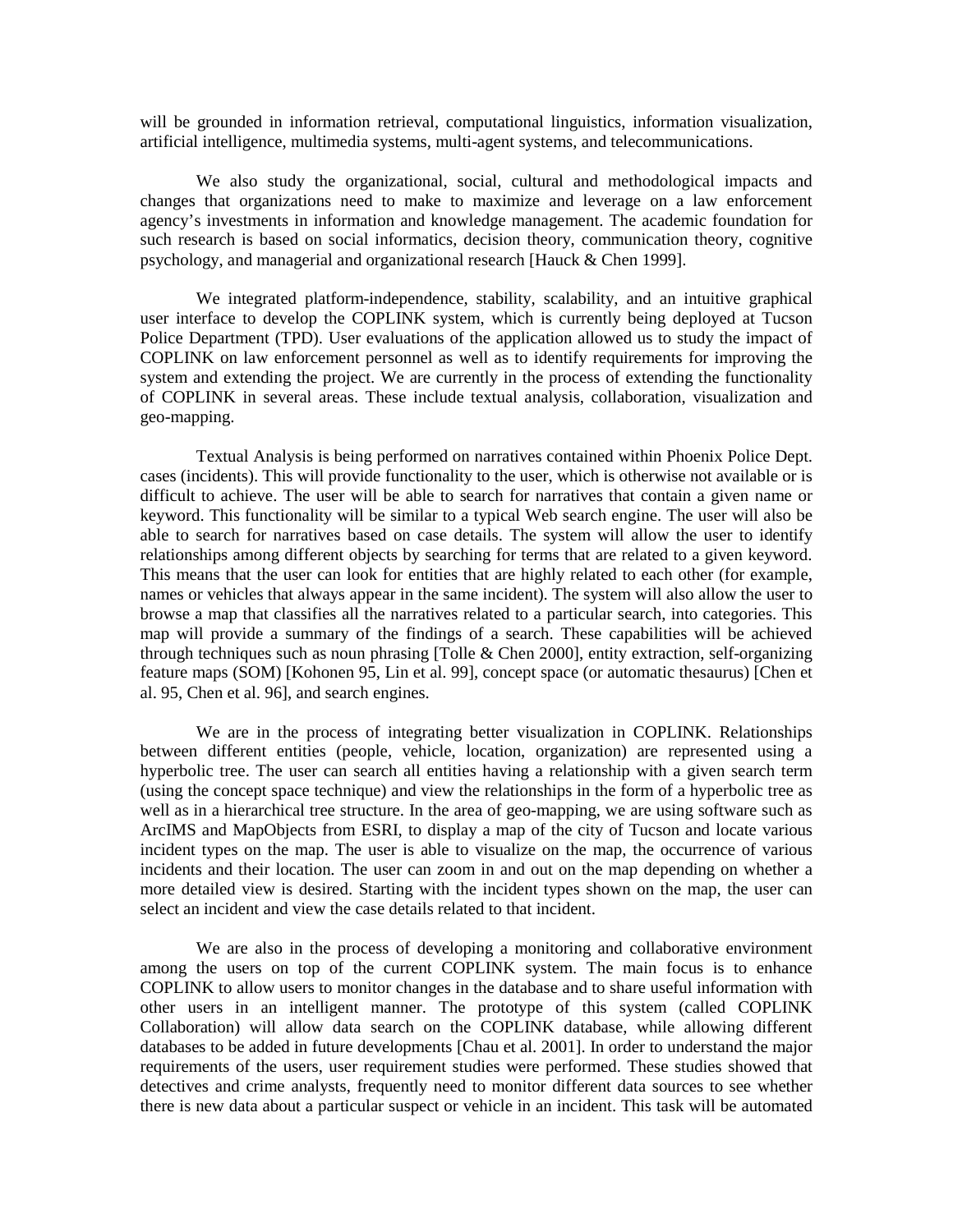and the user will be alerted when new data is available. There are numerous data sources that contain valuable information for law enforcement. For example many websites and databases are available on the Internet. Users will be allowed to access these information sources in an integrated fashion. The system will also assist users in locating these data sources. In addition, the system will automatically match users having similar job functions and investigation interests.

The COPLINK Collaboration project will improve knowledge management and information sharing in the organization. Users will be able to exchange ideas and share information sources, such as useful web sites, through the system. In order to provide better usability, the system will be customizable by each user to provide a personalized interface. Because of the high sensitivity of the data involved, high security must be enforced by the system so that unauthorized users will be prevented from accessing the system. Therefore, encryption should be used when data is transferred over the Internet. In addition, different users have different access levels for accessing the data. Some data are only accessible by a certain group of users or only by certain individuals. The system will be able to handle these different access levels. The system will be designed and implemented in such a way that it can be easily generalized to domains other than law enforcement by making the domain-specific details separate from the core architecture.

COPLINK is currently being deployed at the Tucson Police Department. A prototype is also being developed for the Phoenix Police Department. With enhancements in the areas of textual analysis, collaboration, visualization and geo-mapping, COPLINK will be an even more powerful investigative tool for law enforcement. Our poster and demo will describe the research framework, features and current status of COPLINK.

#### **References:**

Chau, M., H. Atabakhsh, D. Zeng, H. Chen. (2001) Building an Infrasturcture for Law Enforcement Information Sharing and Collaboration: Design Issues and Challenges. National Conference on Digital Government, Los Angeles, May 21-23, 2001.

Chen, H. & Ng, T. (1995) An algorithmic approach to concept exploration in a large knowledge network (automatic thesaurus consultation): Symbolic branch-and-bound search vs. connectionist Hopfield net activation. *Journal of the American Society for Information Science*, 46(5): 348-369.

Chen H., Schatz, B., Ng, T., Martinez, J., Kirchhoff, A., & Lin, C. (1996). A parallel computing approach to creating engineering concept spaces for semantic retrieval: The Illinois Digital Library Initiative Project. *IEEE Transactions on Pattern Analysis and Machine Intelligence Special Section on Digital Libraries: Representation and Retrieval* 18(8): 771-782.

Hauck, R. V. & Chen, H. (1999). COPLINK: A case of intelligent analysis and knowledge management. *Proceedings of the 20th Annual International Conference on Information Systems '99*, 15-28.

Kohonen, T. (1995). Self-organized Maps, chapter 3: The Basic SOM. Springer-Verlag, Berlin Heidelberg

Lin, C., Chen, H., and Nunamaker, J. F., ''Verifying the Proximity and Size Hypothesis for Self-Organizing Maps,''*Journal of Management Information Systems*, 16:3, 57-70, 1999